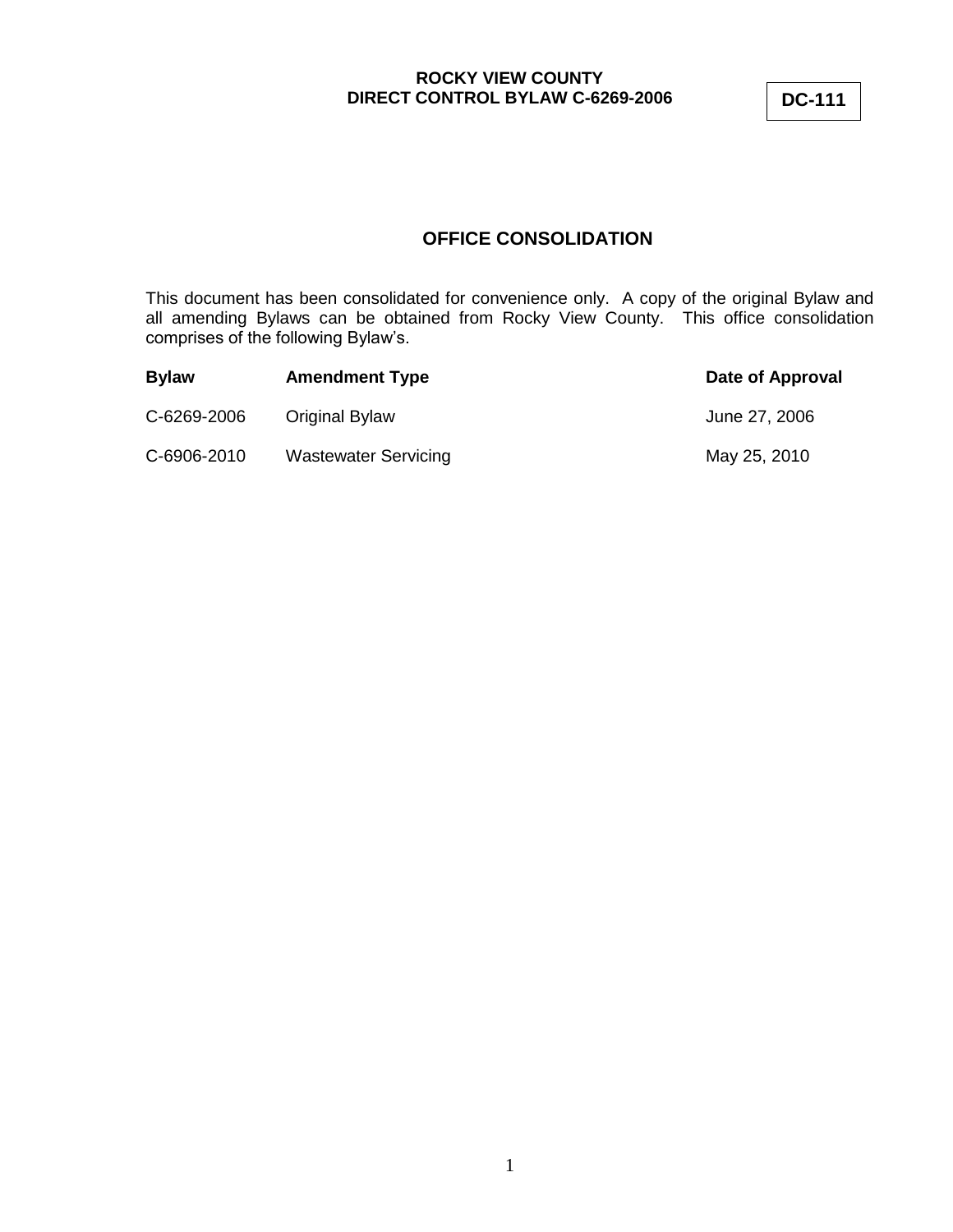**DC-111**

# **DIRECT CONTROL BYLAW REGULATIONS**

That the regulations of this Direct Control District comprise:

- 1.0.0 Purpose & Intent
- 2.0.0 General Requirements
- 3.0.0 Subdivision Phase One & Subdivision Phase Two
- 4.0.0 Uses and Minimum/Maximum Requirements
- 5.0.0 Development Regulations
- 6.0.0 Definitions

# **1.0.0 PURPOSE & INTENT**

The purpose and intent of this Bylaw is to create a residential community with a maximum of 22 units developed with an architectural form that is consistent with adjacent subdivision and includes a Landscaped Buffer Zone that provides a visual amenity between new and existing residential development.

# **2.0.0 GENERAL REQUIREMENTS**

- 2.1.0 The Development Officer shall decide on applications for Development Permits for all uses contemplated by this Bylaw provided the provisions of Section 2.0.0, 3.0.0 & 4.0.0 are completed in form and substance to the satisfaction of the County.
- 2.2.0 Provided all other provisions of this Bylaw are complied with, Dwellings, *Single Detached*, contemplated by Section 4.1.0(a) are considered "deemed approved" and do not require a Development Permit.
- 2.3.0 Parts 1, 2 & 3 of the Land Use Bylaw C-4841-97 apply to all uses contemplated by this Bylaw except where noted otherwise.
- 2.4.0 For the purposes of this Bylaw, development within the Lands is referred to within context of either *Subdivision Phase One* and/or *Subdivision Phase Two* as indicated in Schedule "B" attached to and forming part of this Bylaw, except as otherwise approved by Council. The development configuration of each Subdivision Phase is generally illustrated in Schedule "B" and will be more precisely determined by consideration of a Tentative Plan, submitted in form and substance satisfactory to the County, to be prepared by the Developer subject to an application for subdivision.
- 2.5.0 For the purposes of this Bylaw, the Landscaped Buffer Zone within either *Subdivision Phase One* and/or *Subdivision Phase Two* shall be implemented as generally indicated in Schedule 'C' attached to and forming part of this Bylaw, except as otherwise approved by Council. The detailed configuration of the Landscaped Buffer Zone for each Subdivision Phase will be precisely determined at the Tentative Plan stage, in form and substance satisfactory to the County.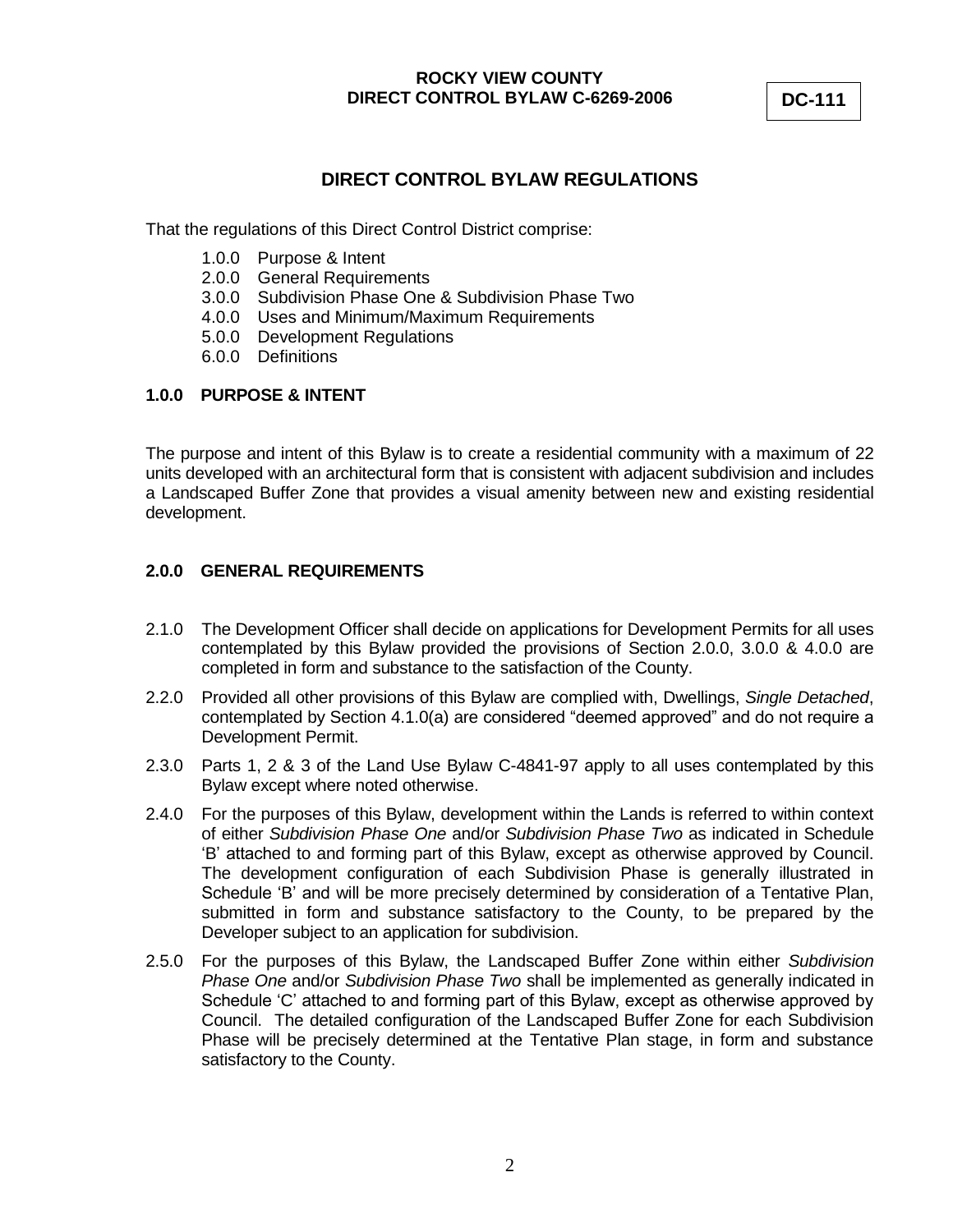**DC-111**

- 2.6.0 No Plan of Subdivision shall be endorsed and no Development Permit shall be issued for the lands until the County and the Developer have executed a Development Agreement(s), where required, in form and substance satisfactory to Council.
- 2.7.0 Council may, through a Development Agreement and/or a Development Permit required by this Bylaw, specify any regulation, criteria or condition necessary to ensure all Subdivision and Development on the Lands conforms to the development proposal and representations upon which this Bylaw is based, as determined by Council.

# **3.0.0 RESIDENTIAL DEVELOPMENT – SUBDIVISION PHASE ONE & SUBDIVISION PHASE TWO**

*Subdivision Phase One* shall provide for single-family residential subdivision involving a maximum of seven (7) lots to be developed as generally illustrated by Schedule "B" attached to this Bylaw. Development within *Subdivision Phase One* may be serviced via a licensed surface water supplier and individual private sewage treatment systems (PSDS). The design of *Subdivision Phase One* shall consider integration of new subdivision with existing residential development by establishing a Landscaped Buffer Zone as illustrated by Schedule "C" attached to this Bylaw.

*Subdivision Phase Two* shall provide for a comprehensively planned single family residential community involving a maximum of twenty two (22) lots to be developed as illustrated by Schedule "B" attached to this Bylaw. The design of *Subdivision Phase Two* shall consider integration of new subdivision with existing residential development by enhancing the Landscaped Buffer Zone established by Subdivision Phase One, as illustrated by Schedule "C" attached to this Bylaw.

*Subdivision Phase Two* may proceed only when Regional Wastewater Utility Infrastructure becomes available or by individual packaged sewage treatment plants meeting the CAN/BNQ (Bureau de normalisation du Québec) and/or the NSF/ANSI Standard 40, Class 1, for Residential Waste Water Treatment Systems.

*Subdivision Phase Two* shall require all PSDS, that are not individual packaged sewage treatment plants meeting the CAN/BNQ (Bureau de normalisation du Québec) and/or the NSF/ANSI Standard 40, Class 1, for Residential Waste Water Treatment Systems, installed via *Subdivision Phase One* to be decommissioned and removed.

The internal road design for *Subdivision Phase Two*, shall accommodate a second access/egress as illustrated by Schedule "A" attached to this Bylaw.

# **4.0.0 USES AND MINIMUM/MAXIMUM REQUIREMENTS**

#### **4.1.0 Uses**

- a) Dwelling, *Single Detached*
- b) Accessory Building
- c) Home-Based Business, Type 1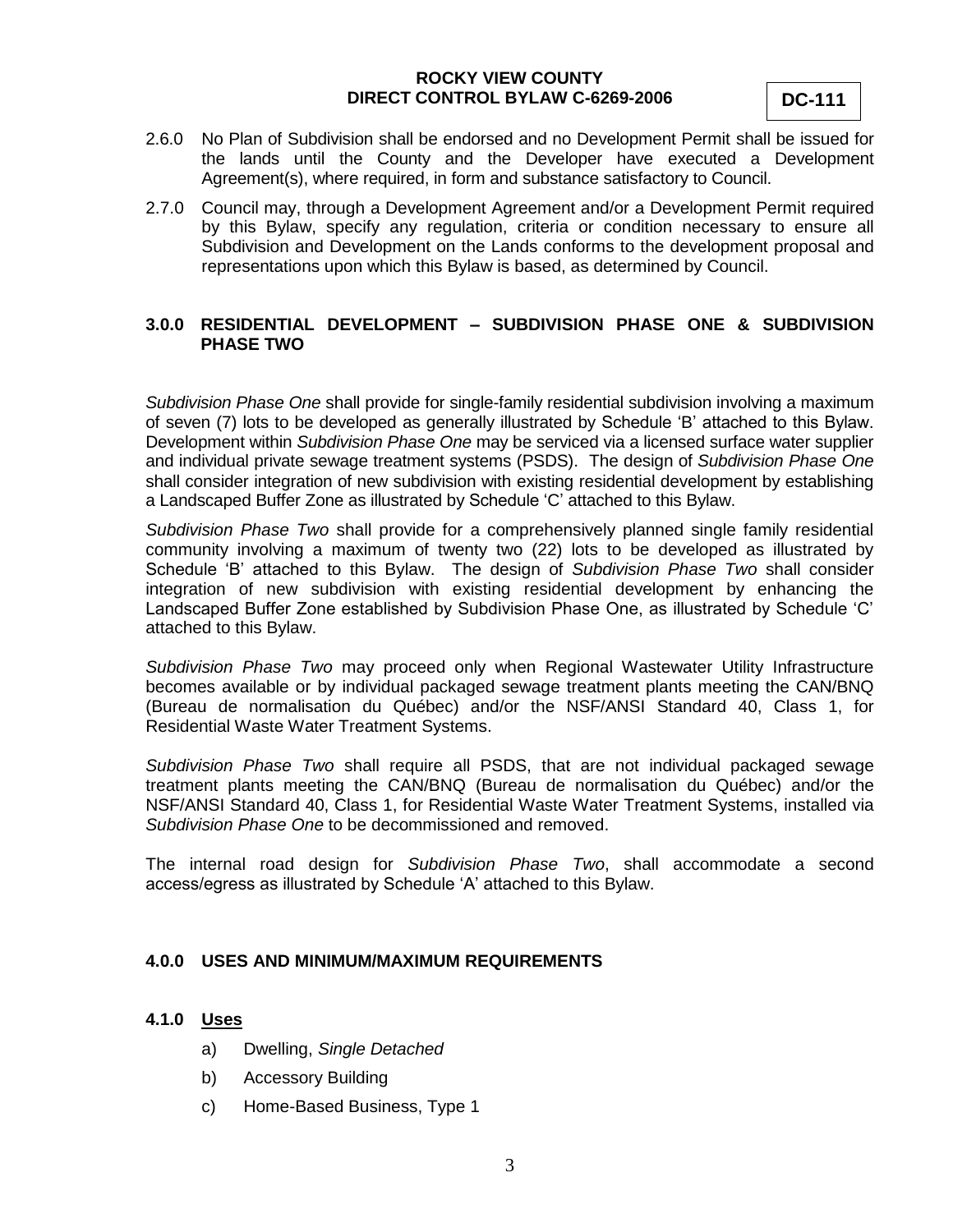d) Private Swimming Pools

- e) Private Open Space
- f) Landscaped Buffer Zone
- g) Decorative Rail Fence
- h) Community Sign
- i) Temporary Sales Centre
- j) Utility Infrastructure

### **4.2.0 Minimum and Maximum Requirements**

- 4.2.1 Minimum Parcel Size
	- (a) *Subdivision Phase One*: 0.8 ha (1.98 ac)
	- (b) *Subdivision Phase Two*: 0.283 ha (0.70 ac)
- 4.2.2 Maximum Number of Parcels: 22
	- (a) *Subdivision Phase One*: 7
	- (b) *Subdivision Phase Two*: 15
- 4.2.3 Yard, *Front*:
	- (a) 45.0 m (147.6 ft.) from any *road, municipal*
	- (b) 9.0 m (29.5 ft.) from any *road, internal subdivision*
- 4.2.4 Yard, *Side*:
	- (a) 10.0 m (32.8 ft.) from any *road, municipal*
	- (b) 8.0 m (26.2 ft.) from any road, *internal subdivision*,
	- (c) 5.0 m (16.4 ft.) all other
- 4.2.5 Yard, *Rear*:
	- (a) 10.0 m (32.8 ft.)
- 4.2.6 Minimum Habitable Floor Area, excluding basement
	- (a)  $167.25 \text{ m}^2 (1,800 \text{ ft}^2)$  single storey dwelling
	- (b) 167.25  $m^2$  (1,800 ft<sup>2</sup>) split level dwelling, the total area of two finished levels
	- (c) 167.25 m<sup>2</sup> (1,800 ft<sup>2</sup>) split entry or bi-level on the main floor; 28 m<sup>2</sup> (301.4 ft<sup>2</sup>) finished lower level
	- (d)  $241.5 \text{ m}^2 (2,600 \text{ ft}^2)$  two storey, combined floor area
- 4.2.7 Maximum Height of Buildings
	- (a) Principal Building: 10.0 m (32.8 ft.)
	- (b) Accessory Building: 5.5 m (18.0 ft.)
- 4.2.8 Maximum Dwelling Units per Lot: 1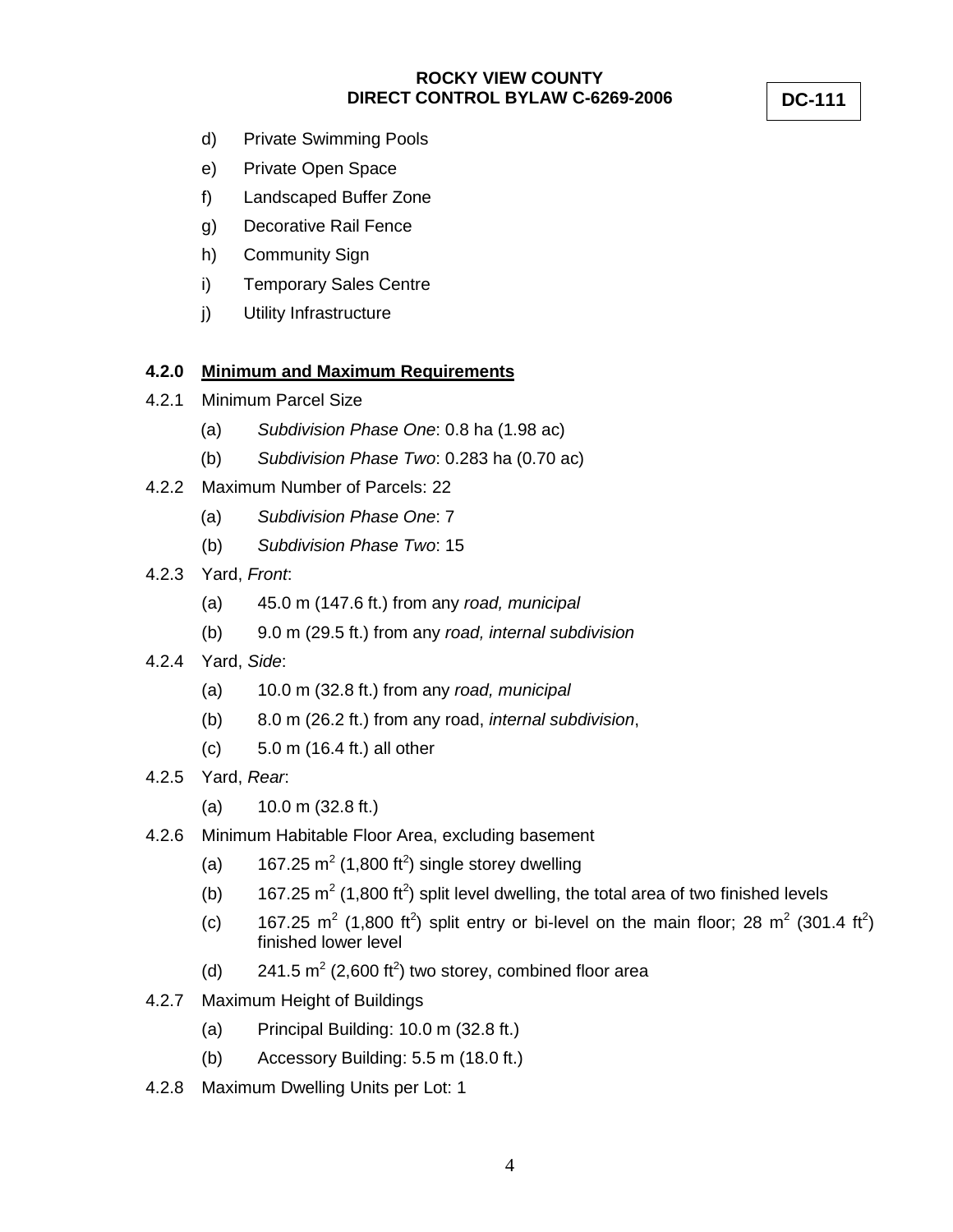**DC-111**

- 4.2.9 Maximum Number of Accessory Buildings: 2
- 4.2.10 Maximum Building Area for First Accessory Building: 77.30 m<sup>2</sup> (832 ft<sup>2</sup>)

Maximum Building Area for Second Accessory Building: 16.0 m<sup>2</sup> (172.2 ft<sup>2</sup>)

- 4.2.11 Maximum Parcel Coverage: 20%
- 4.2.12 A Landscaped Buffer Zone shall be developed within the subject lands to define the community and provide a visual buffer between new and existing residential development through enhancements and additions to grades, trees and groundcover. A Landscaping Plan shall be prepared by a qualified landscaping professional, as a condition to *Subdivision Phase One and Subdivision Phase Two,* to detail the Landscaped Buffer Zone. The Developer shall be responsible for implementation of all landscaping improvements within the Landscaped Buffer Zone through preparation of a development-specific Building Scheme. Ongoing maintenance of the Landscaped Buffer Zone shall be the responsibility of a Homeowner"s Association, a Condominium Association or a Lot Owner"s Association.

#### **5.0.0 DEVELOPMENT REGULATIONS**

- 5.1.0.Unless otherwise provided for by this Bylaw, no Plan of Survey shall be endorsed, and no Development or Building Permits shall be issued within the subject lands for any purpose, until:
	- a) The Developer has submitted a Construction Management Plan in a form and substance satisfactory to the County.
	- b) The Developer has submitted a Storm Water Management Plan, prepared by a qualified professional, in a form and substance satisfactory to the County and/or Alberta Environment.
	- c) The Developer has submitted a Traffic Impact Analysis, prepared by a qualified professional, in a form and substance satisfactory to the County and/or Alberta Transportation.
	- d) The Developer has submitted all necessary Agreements for servicing to the County, with complete plans and specifications respecting the connections thereto, to the satisfaction of the County.
	- e) Confirmation of a piped and treated water supply, licensed by the Province of Alberta, has been confirmed, in a form and substance satisfactory to the County.
	- f) Confirmation of a connection with a Regional Wastewater Utility Service or servicing by individual packaged sewage treatment plants meeting the CAN/BNQ (Bureau de normalisation du Québec) and/or the NSF/ANSI Standard 40, Class 1, for Residential Waste Water Treatment Systems, in a form and substance satisfactory to the County, for Subdivision Phase Two.
	- f) The County has approved all necessary Easements and Rights-of-Way related to the supply and distribution of power, natural gas, cable television and telephone service within the subject lands.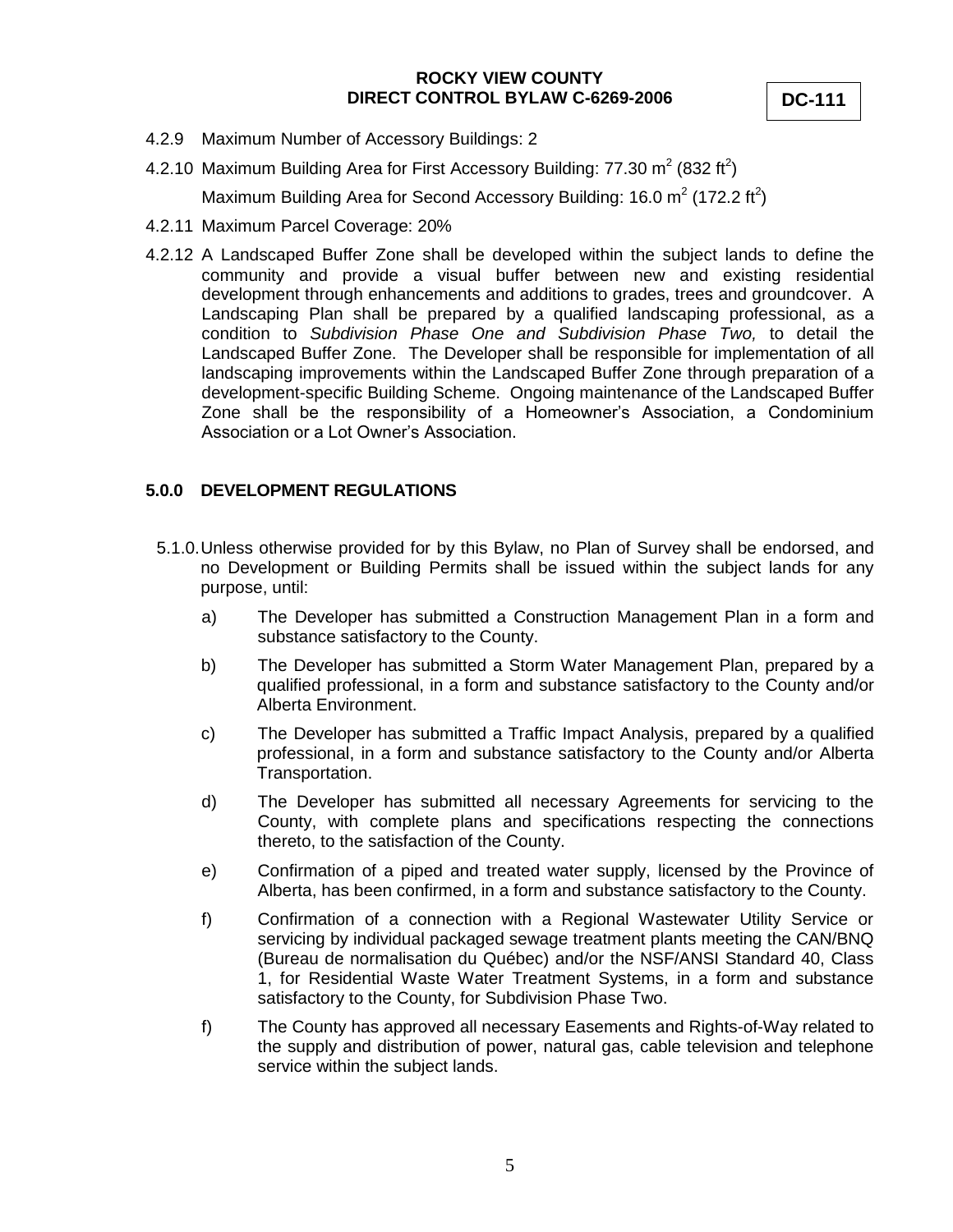**DC-111**

- g) The Developer has submitted a Landscaping Plan, prepared by a qualified landscaping professional, in a form and substance satisfactory to the County.
- h) Notwithstanding any other clause in this Bylaw, the Developer may pursue stripping and grading of the site provided that conditional approval for subdivision for either *Phase One* or *Phase Two* has been granted by Council and a Development Agreement has been issued in support of the proposed works within the site.
- 5.2.0 No occupancy of any dwelling shall occur until the construction of all roads and utilities required by each Subdivision Phase, or portions of them, have been substantially completed to the satisfaction to the County and Alberta Transportation.
- 5.3.0 Unless otherwise approved by the County, Private Roads shall be constructed in accordance with geometric design guidelines and standards outlined in the Servicing Standards for Subdivision and Road Construction, June 1, 1999, as amended.
- 5.4.0 Show Homes may be considered by the Development Officer on the lands prior to the endorsement of a Plan of Subdivision, provided that conditional approval for subdivision has been granted by Council. No occupancy of the Show Homes shall occur until full services (power, gas, wastewater, potable water, telephone etc.) are available to and immediately useable by residents of said dwellings, as required by the approved conditions of subdivision, and a Plan of Survey has been registered with Alberta Land Titles.
- 5.5.0 Pursuant to the issuance of a Development Agreement involving stripping and grading within the lands, no topsoil shall be exported from the lands. Non-native topsoil materials may be utilized for grading purposes.

### **6.0.0 DEFINITIONS**

Definitions have the same meaning as the Land Use Bylaw C-4841-97, unless otherwise noted.

- 6.1.0 "Building Scheme" means a Scheme to be registered against each title of Developable Land pursuant to a Restrictive Covenant describing Architectural Controls pertaining to the Development within the subject lands;
- 6.2.0 "Community Sign" means a sign displaying the name of the community;
- 6.3.0 "Construction Management Plan" means a program that details site management of all construction activity that may include, but is not limited to, the management of construction debris and dust, storm water, site erosion, sedimentation control, noise control and traffic control;
- 6.4.0 "Decorative Rail Fence" means a decorative fence designed to enhance the development character and / or for ornamentation and situated typically to define the development / property line but not to visually obstruct or limit wildlife movement.
- 6.5.0 "Developable Lands" means that portion of the Lands which is considered to be suitable for development by the Council and the development of which is not precluded by this Bylaw;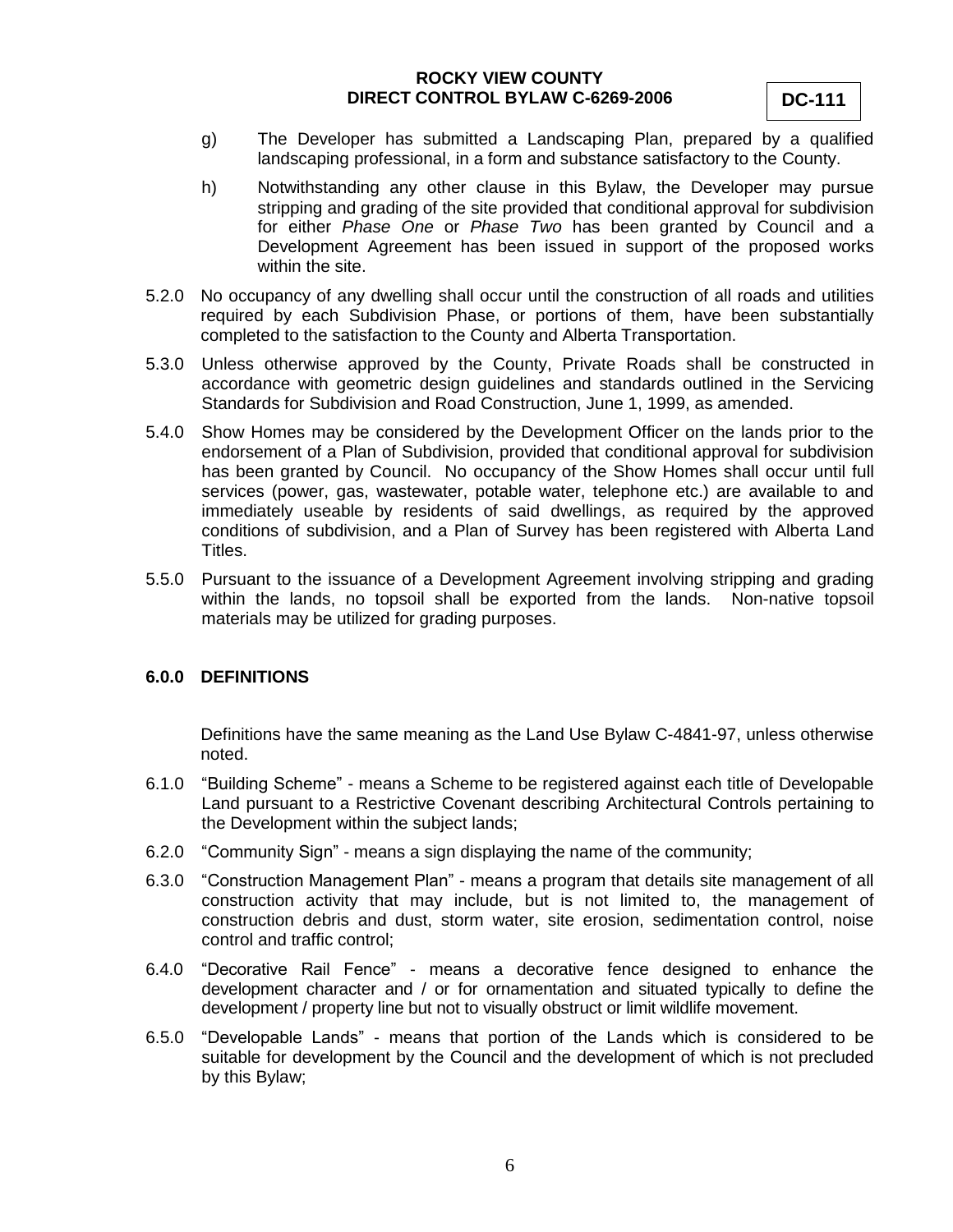- 6.6.0 "Developer" means the party which owns or has a right to own all of the Lands excepting only any roadway plan therein;
- 6.7.0 "Existing Residential Development" means any parcel having a residential designation, in accordance with Land Use Bylaw C-4841-97, at the time of passing of this Bylaw, located immediately adjacent to the subject lands;
- 6.8.0 "Landscaped Buffer Zone" means a comprehensive landscaped area within the subject lands to define the development and create a visual buffer with existing residential development through enhancements and additions to grades, trees and groundcover. The design of the Landscaped Buffer Zone shall be prepared by a qualified landscaping professional licensed to practice in the Province of Alberta, implemented by the Developer through preparation of a Building Scheme as a condition of subdivision, and maintained by a Homeowner"s Association, a Condominium Association or a Lot Owner"s Association,
- 6.9.0 "Private Open Space" means the development of parks, pathways and playground facilities and other recreational amenities within privately owned lands, to be implemented by the Developer and maintained by a Homeowner's Association, a Condominium Association or a Lot Owner"s Association through site-specific design guidelines and/or architectural controls;
- 6.10.0 "Qualified Professional" means a professional engineer licensed to practice within the Province of Alberta who is a member in good standing with the Association of Professional Engineers, Geologists and Geophysicists of Alberta (APEGGA);
- 6.11.0 "Qualified Landscaping Professional" means a professional landscape architect licensed to practice within the Province of Alberta who is a member in good standing with the Alberta Association of Landscape Architects (AALA);
- 6.12.0 "Substantial Completion" means Construction Completion Certificates have been issued by the Municipality;
- 6.13.0 "Temporary Sales Centre" means a building without a below-grade foundation which may be located on site, in accordance with all other setback requirements of this Bylaw, uses exclusively as an office to promote the sales of residential lots specific to this development; and
- 6.14.0 "Utility Infrastructure" means a regional water distribution system, a regional wastewater collection system, gas, electricity, cable and telephone transmission lines & their related facilities necessary to service each *Subdivision Phase* or portions thereof in the area covered by the Bylaw. For the purpose of this Bylaw, a wastewater system utilizing sewage holding tanks will not be permitted.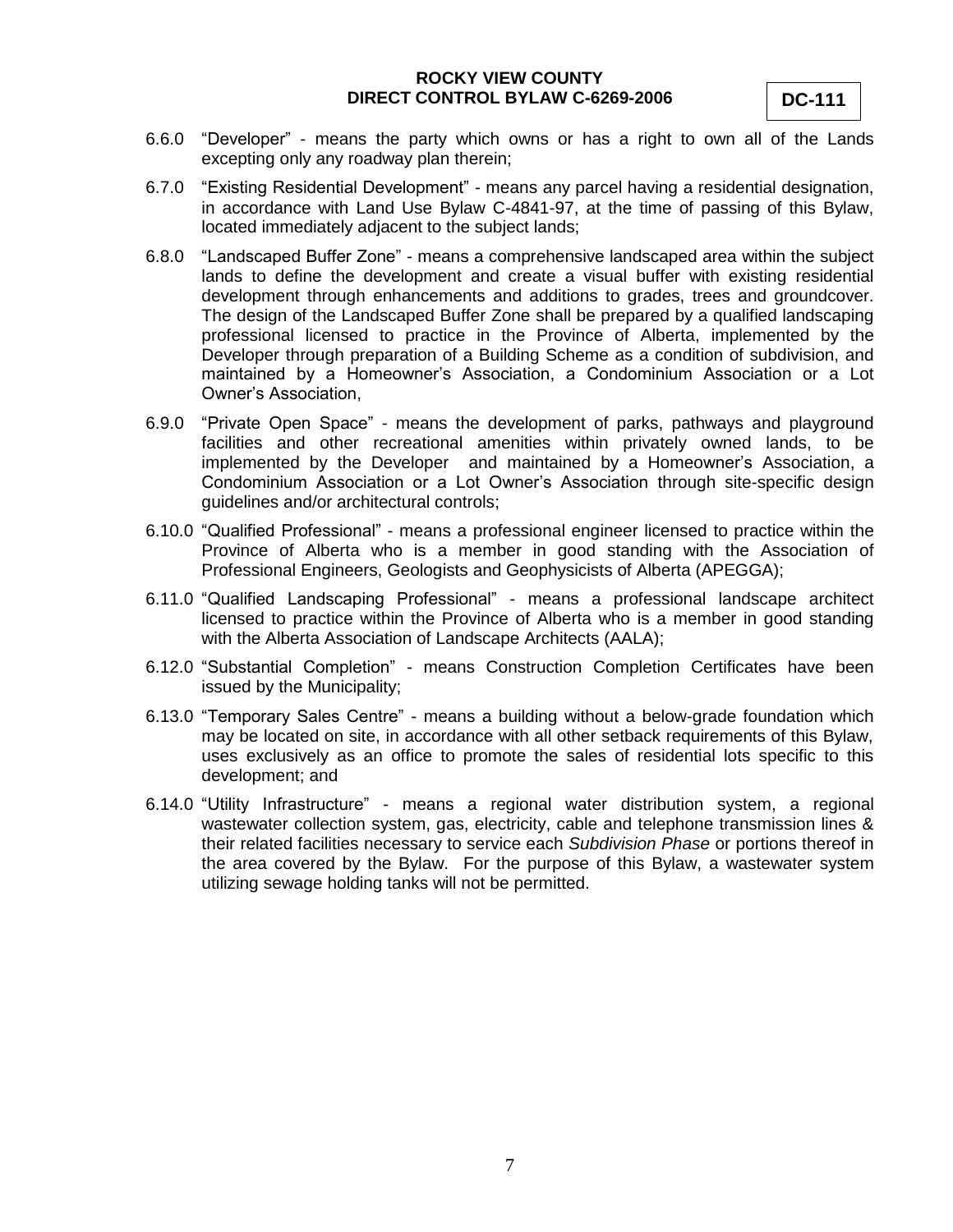

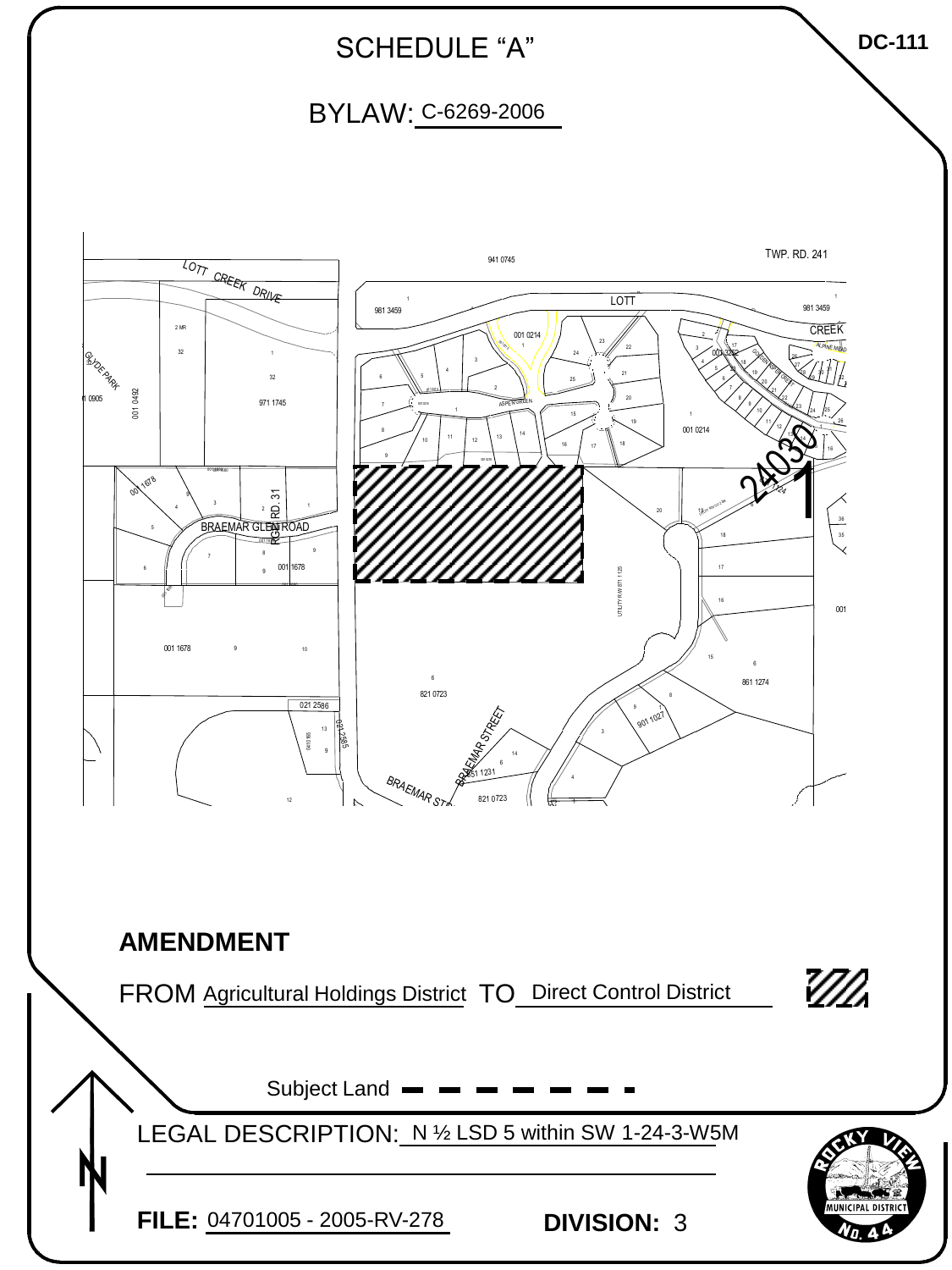